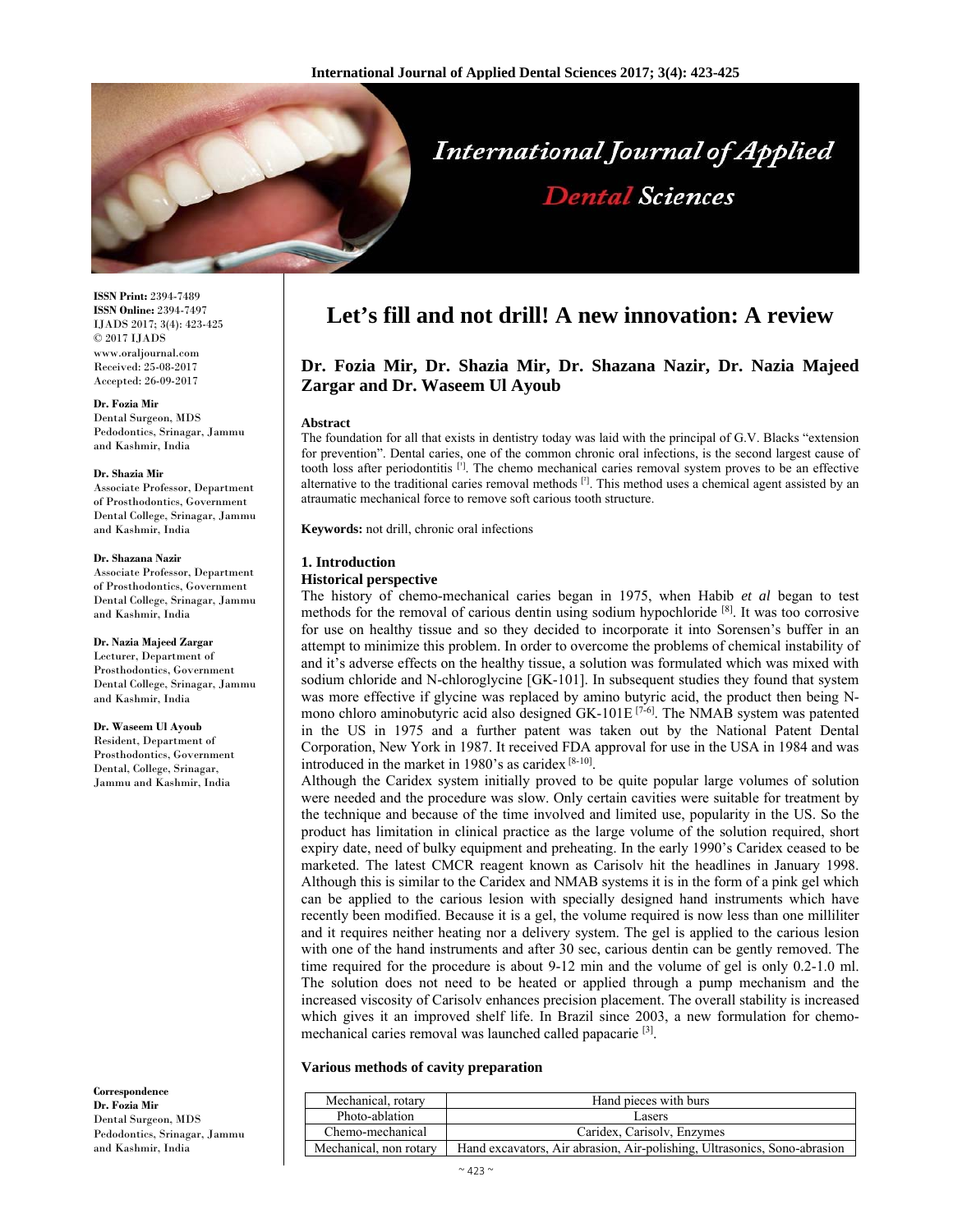### **Caridex**

The GK101 material is normally going to soften only the infected layer of carious dentine by selective attack on the degenerated collagen.It consists of solution of GK-101E, reserviour, heater, pump, hand piece and applicator tip attached to the hand piece. The tip is used for the delivery of solution heated at 37°C and as an exactor to remove the loosened carious dentin through gentle abrasion technique. The solution temperature was maintained at 35°C. Second, the air released from the air water syringe had mean temperature of 23.6°C. This source of thermal trauma may account for pain which was described as cool or cold. This condition was a cause of concern during operative procedure close to the pulp and also during drying of acid etched teeth prior to the placement of composite resin [5].

#### **Composition of carisolv**

The residual dentin after carisolv application had an irregular surface, amorphous layer and small number of dentinal tubules [12] Carisolv new gel is a viscous substance for chemomechanical caries removal [13]. It consists of two basic components: one is a transparent liquid containing 0.5%. The other component is red gel containing 0.1M mixture of three amino-acids leucine, lysine and glutamic acid. Carboxymethyl cellulose enhances viscosity, erythrocine dye stains the carious dentin, provides a PH of 11. Sodium Chloride and purified water acts as the vehicle [4].

Glutamic acid, leucine and lysine improved the clinical efficacy. Red dye (erythrosine) was added, which made it easily distinguishable from the tooth surface. The concentration of amino-acids was halved and the concentration of NaOCL was doubled in Carisolv new gel when compared to original carisolv [13].

Delivery system is termed as the 'new carisolv twin multi-mix syringe dispenser'. It mixes two components in equal proportions, resulting in active jel which is then applied to the carious lesion. It consists of three parts: a] A syringe containing dual components, a] A static mixer that mixes the two components, c] A plunger to dispense the mixed jel  $[4]$ . The previous research has shown that original carisolv caused no, or minor deviations to the pulp tissue compared to the control groups after direct or indirect contact [13].

# **Mode of action**

The active ingredient in Carisolv is Sodium hypochlorite which causes selective softening of the outer layer of the carious dentin. Due to the high PH of 11 only the organic phase of the dentin is affected  $\left[\frac{4}{1}\right]$ . There is a risk of perforating the pulp chamber because carisolv hand instruments could cause iatrogenic damage and come in contact with the vital tissue [13].

# **Papacarie**

Dr. Sandra Bussadori, a professor at the university of Sao Paulo and Dr. Maria Miziara, the home of formula pharmaceutical and action introduced Papacarie Papacarie is a papain based gel product for the selective removal of the carious dentin. Papain acts only on the infected dentin that lacks alpha -1 –antitrypsin, a substance that inhibits it's proteolytic action on the healthy tissue  $[7-7]$ . Papacarie thus softens the infected dentin allowing it's easy removal. The time needed for the treatment using papacarie was 6 min. In accordance with the study conducted by Pandit etal, time needed for the caries removal was 4-5min with traditional methods and 8min using carisolv [7]. The residual dentin after

application of papacarie had two patterns of dentinal substrates. The first pattern presented an amorphic layer similar to smear layer and exposed dentinal tubules [12].

### **Composition of papacarie**

Papain, Chloramine, Toluidine blue, Preservative, Thickeners and vehicles.

Papain is extracted from the latex of leaves and fruits of green papaya. The product is gel based on papain, a proteolytic cysteine enzyme that has antibacterial and anti inflammatory properties [11, 4-5]. Papain acts as a debris removing agent, with no harmfull effect on the sound tissue because of enzyme's specificity. It acts on the tooth necrotic tissues which lacks α1-antitripsine plasmatic antiprotease that inhibits proteolysis on healthy tissue [11].

Chloramine Compound of chlorine and ammonia that has bactericidal and disinfectant properties. It is a chemical softener, so the secondary structure or quaternary collagen is affected, breaks down the bridges of hydrogen, facilitates the removal of decayed tissue.

Toluidine blue is a dye, Powerful antimicrobial agent and nontoxic photo sensitizer used because most of the oral bacteria do not absorb visible light. Carica papaya seed extract is currently being marketed as nutritional supplement with purported ability to rejuvenate the body condition and to increase the energy. The products claim to improve the immunity against common infection and body functioning [6].

#### **Conclusion**

The chemo mechanical caries removal system proves to be an effective alternative to the traditional caries removal methods. But, these systems are time consuming as compared to the traditional caries removal methods.

The chemo mechanical caries removal system is a non fear provoking and non anxiety inducing system.

# **References**

- 1. Tasleem Hosein, Arshid Hasan. Efficacy of chemomechanical caries removal with carisolv, Journal of college of physicians and surgeons, Pakistan, 2008; 18(4):222-225.
- 2. Pandit IK, Srivastana Gugnani N, Gupta M, Verma L. Various methods of caries removal in children, J Indian Soc Pedod and Prev Dent, 2007.
- 3. Bussadari SK, Guedes CC, Hermida Bruno ML, Ram D. Chemo-mechanical removal of caries in an adolescent patient using papain gel, case report. J Clin Pediatr Dent. 2008; 32(3):177-180.
- 4. Munshi AK, Amitha Hedge M, Priya Shetty K. Clinical evaluation of Carisolv in chemo-mechanical removal of carious dentin, J Clin Pediatr Dent. 2001; 26(1):49-54.
- 5. Annusavice KJ, Kincheloe JE. Comparison of pain associated with mechanical and Chemo-mechanical removal of caries, J Dent Res. 1987; 66(11):1680-1683.
- 6. Mariluz P, Morjica-Henshaw, Angelica Francisco D, Florecita de Guzman, Xena Tigno T. Possible immunomodulary actions of Carcia papaya extract, Clinical Hemorrheology and microcirculation. 2003; 29(3).
- 7. Lara Motta J, Manoela Martins D, Kristianne Porta P, Sandra Basori k. Aesthetic restoration of deciduous anterior teeth after removal of carious tissue with papacarie, Indian J Dent Res. 2009; 20[1].
- 8. Beelay JA, Yip HK, Stevenson AG. Chemo-mechanical caries removal of the techniques and the latest